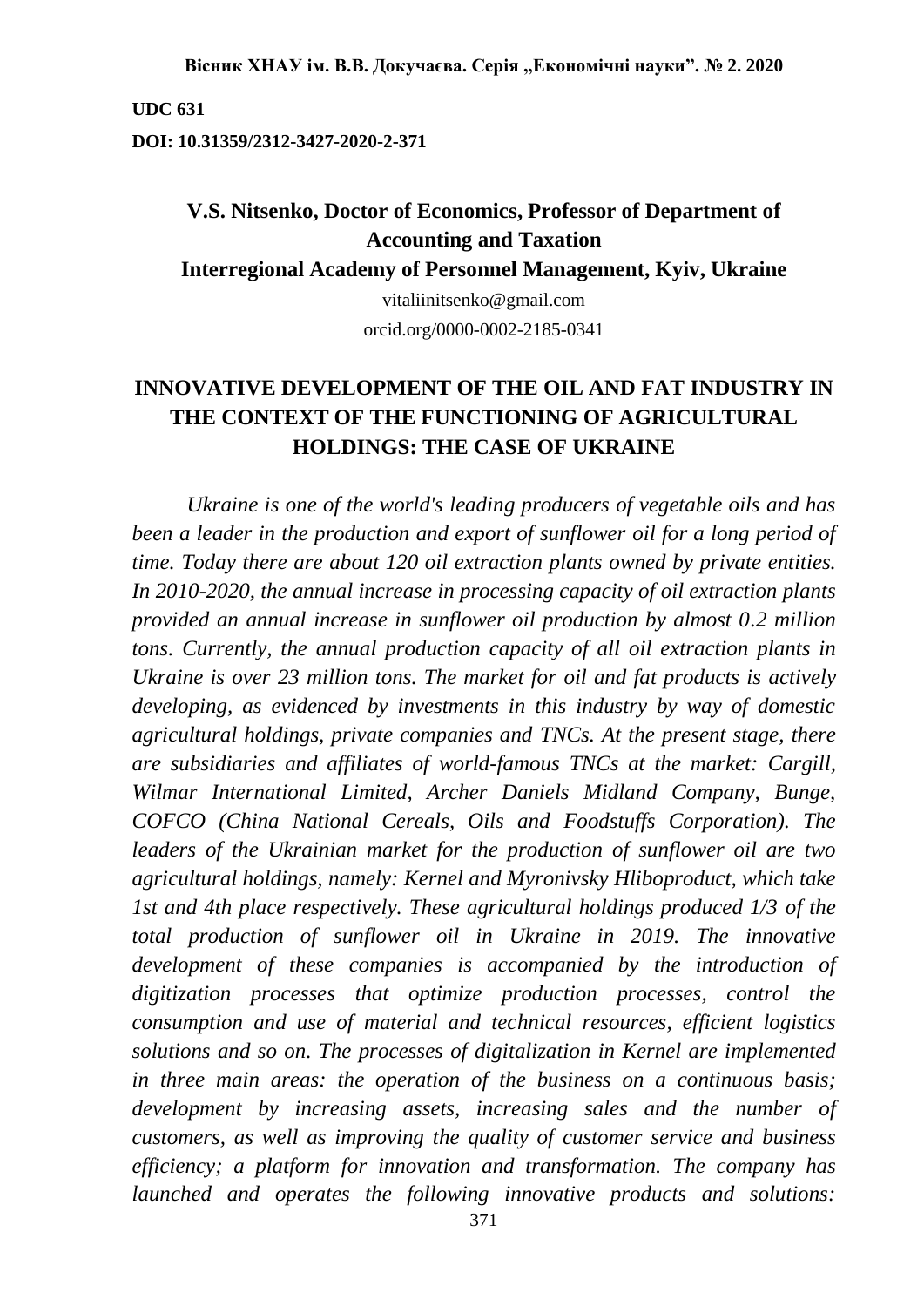*DigitalAgriBusiness; TransitHub project; project for the implementation of intelligent queue control; Open Agribusiness project; Mobile Agronomist project, etc. It should be noted that the digitalization of these and other business processes brought Kernel an additional \$ 25 million in 2019. In its turn, Myronivsky Hliboproduct also supports innovative development based on digitalization processes (IoT, BagData, Machine learning and SAP S / 4 HANA). These achievements are also confirmed by the ranking of the Top 50 most innovative companies in Ukraine in 2019 according to the portal Delo.ua, where MHP and Kernel took 1st and 2nd place respectively.*

*Key words: sunflower, sunflower oil, agricultural holdings, innovative development, digitalization.*

**Problem statement.** The oil and fat industry plays an important role in providing the food industry with raw materials and products. In the last decade, this industry has been developing dynamically, as evidenced by the increase in production of oils of various kinds. Undisputed leadership in the production and sale of oil belongs to agricultural holdings, which are leaders in the market of oil and fat products. In this regard, it is important to study the progress of the development and implementation of innovative products and solutions in their activities.

**Literature review.** Issues of functioning of agricultural holdings in agriculture are reflected in the scientific achievements of Khodakivska O.V. and Mohylnyi О.М. [1], Khutorov AO [2], Dub B. [3], Cherevko H. [4], Dankevych A. [5], direct studies of the author [6, 7, 8, 9, 10-19] and other scientists.

**Purpose of the article.** The purpose of the work is to study the innovative development of oil and fat enterprises through the example of agricultural holdings.

**Research results.** Over the last decade, Ukraine has established itself as one of the largest producers of vegetable oil in the world. In the 2020/2021 marketing year (MY), Ukraine produced vegetable oils of 6.3 million tons (of which 94.33% accounted for sunflower, 2.93% for soybean and 2.74% for rapeseed), and exported 5.9 million tons, respectively. The annual increase in production in 2010-2020 amounted to 161.5 thousand tons. This state of affairs is preceded by the transition of many agricultural producers to growing sunflower, rapeseed and soybeans - oilseeds which are in demand by oil and fat enterprises. Analysis of the oil market showed that in 2020 there were about 120 oil extraction plants (OEP), with a daily capacity of over 192 thousand tons. Most of the plants are integrated into TNCs and agricultural holdings. At the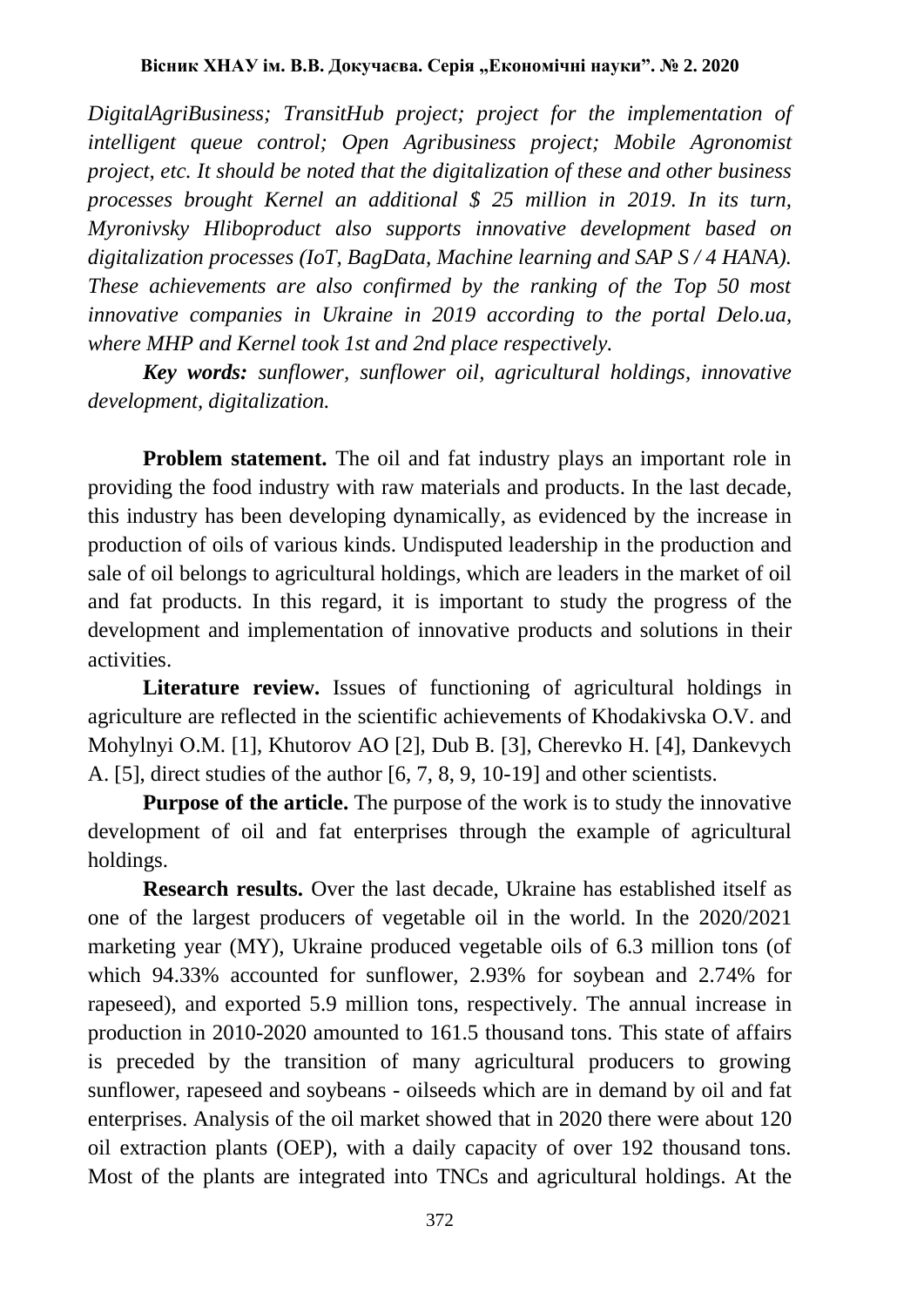present stage, there are subsidiaries and affiliates of world-famous TNCs on the market: Cargill, Wilmar International Limited, Archer Daniels Midland Company, Bunge, COFCO (China National Cereals, Oils and Foodstuffs Corporation). Ukrainian agricultural holdings include two companies: Kernel and Myronivsky Hliboproduct (MHP). These companies occupied 35% of the entire Ukrainian oil market in 2019. Unlike TNCs, agricultural holdings integrate agricultural business units grouped into territorial clusters.

Studies have shown that Kernel is the largest innovative agricultural holding not only in Ukraine but also in the world [6, 7, 8, 9, 10,16,17]. Kernel ranks first in Ukraine in terms of the total processing capacity of OEP - about 30%. In 2019/2020 MY, the company processed 1.619 million tons of oilseeds, earning \$ 1.493 million. The company also produced about 30% of all unrefined sunflower oil in Ukraine at the end of 2020. The total daily production capacity of Kernel is over 8 thousand tons. Without stopping at what has been achieved (having 7 OEPs), Kernel's management informs about the completion of the construction of a new OEP in Khmelnytsky region, with an annual capacity of 1 million tons. Agroholding focuses on the sale of its own products not only for export (although it is the largest source of foreign currency earnings), but also to meet the needs of the national market (under the brands: Shchedry Dar, Stozhar, Chumak, Qlio, Blanc, Kernel, Premi). Kernel exports oil in bulk or in bottles to almost 80 countries.

MHP is in the top five in the OEP market. In 2018/2019 MR, the company shared 3-4 place with Optimus Agro, concentrating 7% of the market, respectively. MHP exports all produced oil in bulk.

An important element of innovative development of agricultural holdings is the digitization of various aspects of business processes of companies. For example, innovations in Kernel are implemented in three main IT areas [11]: supporting the operation of the business on a continuous basis (offices, assets, employees); development by increasing assets, increasing sales and the number of customers, as well as improving the quality of customer service and business efficiency; a platform for innovation and transformation. Innovative solutions have helped Kernel to build a single innovative ecosystem of modern agricultural production DigitalAgriBusiness (100% of the fields are covered with high-quality RTK signals, which are the basis for precision farming); the TransitHub project, in which Kernel practically performs the function of "Ukrzaliznytsia" (using the company's hub station to meet the needs of the agricultural holding and related companies); project to implement intelligent queue management (having 2 berths in seaports and line elevators, the company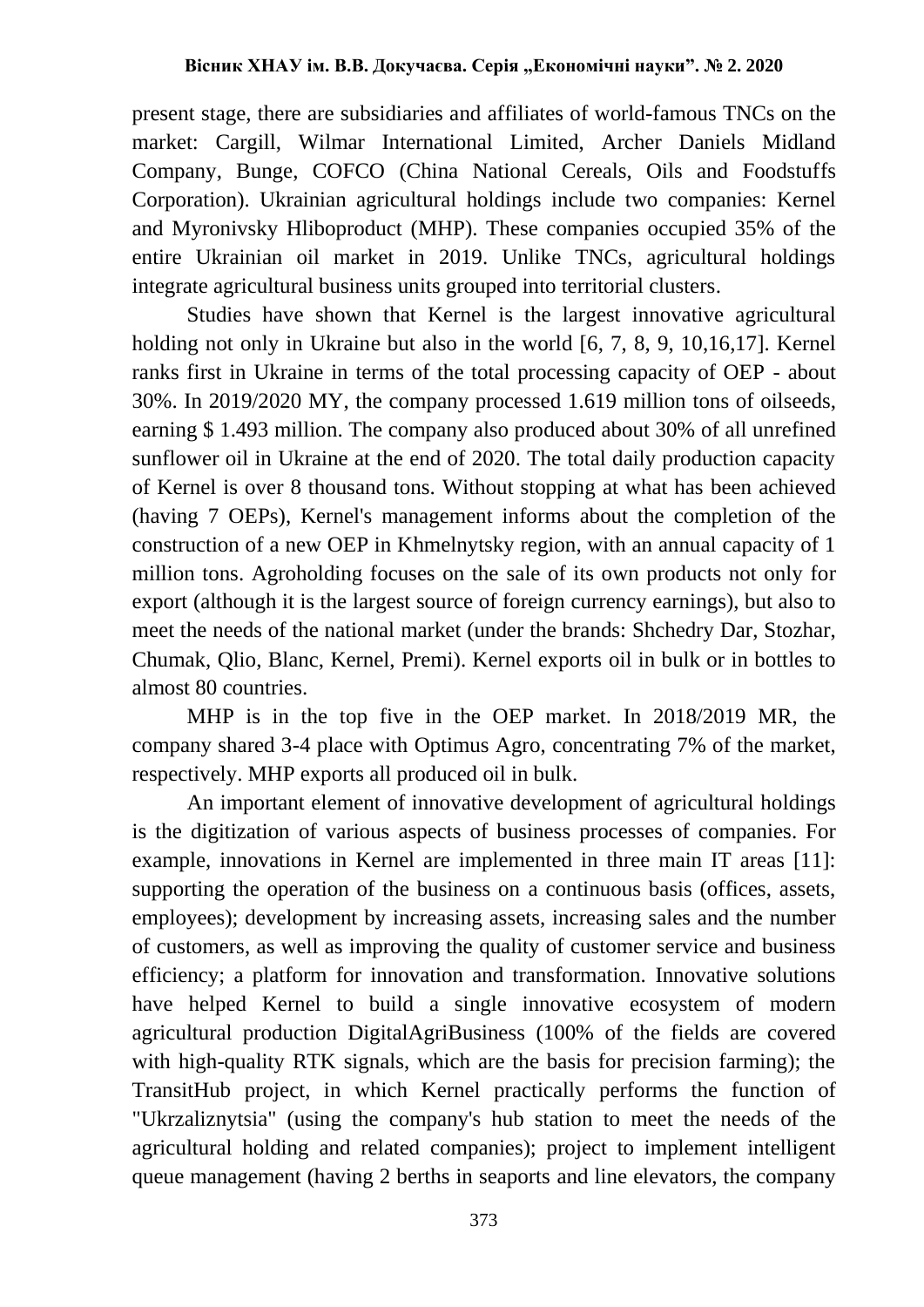solves the problem of queues) [11,15]. The Company's Management also organized the Open Agribusiness project, launched in 2018 (the use of this IT platform by project participants helps to study the production experience of other project participants and use their achievements in their practice); project "Mobile agronomist", etc. [12]. Note that the digitalization of these and other business processes brought Kernel an additional sum of about \$ 25 million in 2019. MHP digitalization strategy [13] includes IoT, BagData (GPS tracks, fuel consumption data; geozones, routes; calculation of cultivation areas, precision farming data; meteorological data), Machine learning (key indicators and impact parameters, mathematical model), SAP S/4 HANA (accounting and automation of production processes). These achievements are also confirmed by the ranking of the Top 50 most innovative companies in Ukraine in 2019 according to the portal Delo.ua [14], where MHP and Kernel took 1st and 2nd place respectively. Moreover, in 2019 Kernel received a \$ 56 million loan from the EBRD and the Clean Technology Fund for the construction of a thermal power plant on sunflower husk in their OEPs.

**Conclusions.** Thus, agricultural holdings engaged in the oil and fat industry, integrate raw materials and processing production base within the company, which allows to implement innovative solutions at all levels of business processes aimed at optimizing them and improving efficiency.

### **Бібліографічний список.**

1. Ходаківська О.В., Могильний О.М. Агрохолдинги України: аграрна політика та виклики майбутньому. Економіка АПК. 2017. № 6. С. 33-41.

2. Гуторов А.О. Агрохолдинги як ефективна форма концентрації сільськогосподарського виробництва. Економіка АПК. 2011. № 3. С. 102- 107.

3. Dub B. Current status and trends of agricultural holdings' economic security in Ukraine. Agricultural and Resource Economics: International Scientific E-Journal. 2017.  $\mathcal{N}_2$  3(1). pp. 94-107. URL: [https://www.are](https://www.are-journal.com/are/article/view/87)[journal.com/are/article/view/87.](https://www.are-journal.com/are/article/view/87)

4. Черевко Г. Агрохолдинги як нові організаційні форми крупнотоварного господарювання в агробізнесі України. Аграрна економіка. 2012. Т. 5. № 1-2. С. 32-39.

5. Данкевич А.Є. Передумови та основні принципи розвитку агрохолдингів. Економіка АПК. 2015. № 5. С. 139-147.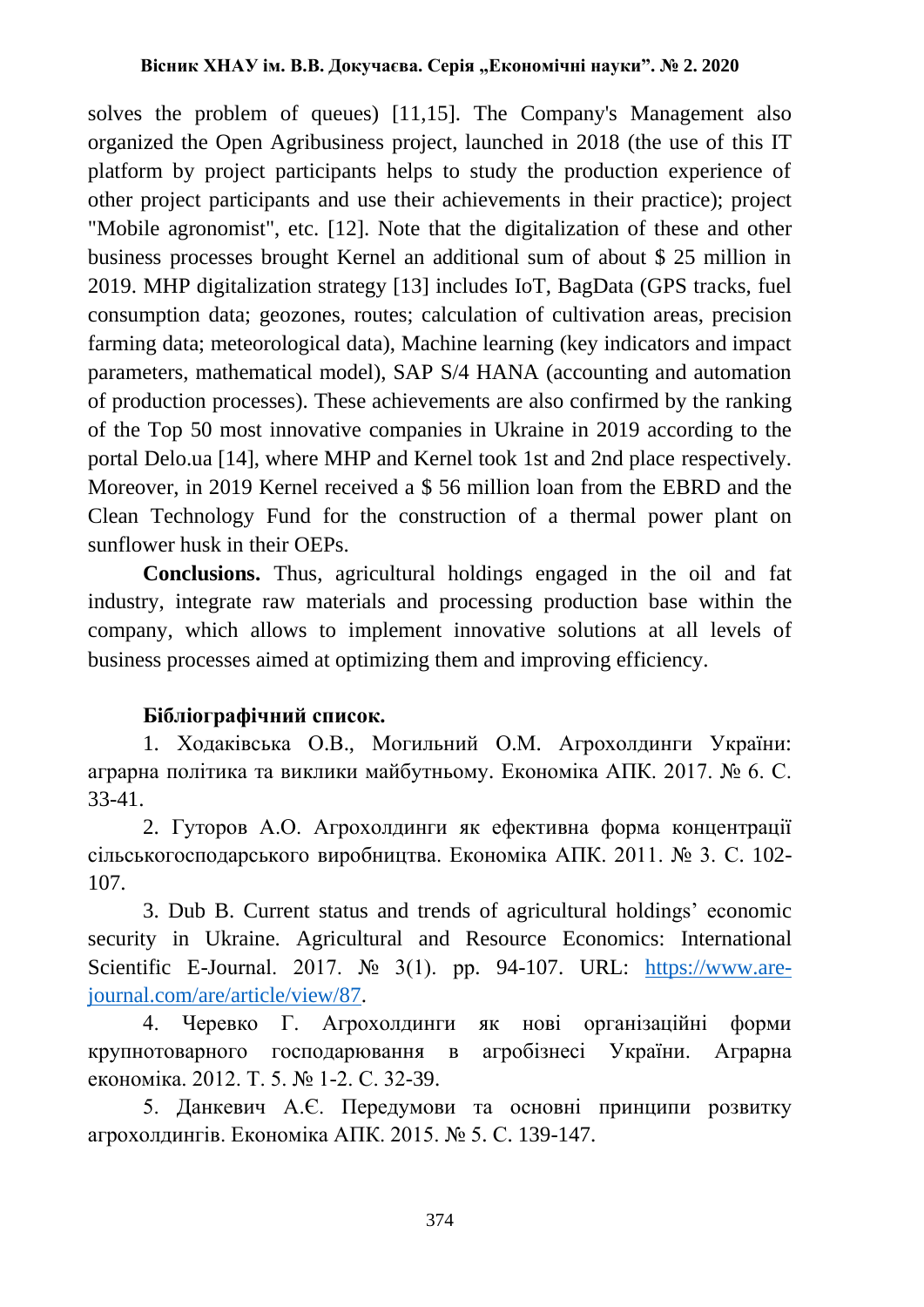6. Nitsenko V. Development of the Large-Scale Agricultural Holdings in the System of Agricultural Production in Ukraine. Economy and Sociology: Theoretical and Scientifical Journal. 2013. № 4. pp. 22-24.

7. Nitsenko V., Zakharchenko O. Operation of Multinational Corporation's (MNC) In The Global Agricultural Market. International Scientific Journal "Progress". 2014. № 3-4. pp. 119-124.

8. Ніценко В.С. Функціонування агропромислових підприємств в сучасних умовах господарювання. Вісник Харківського національного технічного університету сільського господарства: Економічні науки. 2015. Вип. 162. C. 235-244.

9. Ніценко В.С. Методологія дослідження функціонування вертикально-інтегрованих структур агропродовольчої сфери. Наукові праці Національного університету харчових технологій. 2015. Том 21. № 3. С. 60-70.

10. Ніценко В.С., Гоголь М.М. Сучасний стан системи управління і обліку на вертикально-інтегрованих підприємствах. Вісник Сумського національного аграрного університету [Серія «Економіка і менеджмент»]. 2018. № 6(76). C. 49-52.

11. Цифровое ядро: как инновации "Кернел" помогают в бизнесе. 2019. [https://delo.ua/business/andrej-peshijkernel-kak-tehnologii-i-innovaci-](https://delo.ua/business/andrej-peshijkernel-kak-tehnologii-i-innovaci-362568/)[362568/.](https://delo.ua/business/andrej-peshijkernel-kak-tehnologii-i-innovaci-362568/)

12. В Kernel розповіли про інновації для ефективності агробізнесу. 2019. [https://agroreview.com/news/v-kernel-rozpovily-pro-innovaciyi-dlya](https://agroreview.com/news/v-kernel-rozpovily-pro-innovaciyi-dlya-efektyvnosti-ahrobiznesu)[efektyvnosti-ahrobiznesu.](https://agroreview.com/news/v-kernel-rozpovily-pro-innovaciyi-dlya-efektyvnosti-ahrobiznesu)

13. 50 відтінків діджиталізації. 2019. [https://agroreview.com/news/50](https://agroreview.com/news/50-vidtinkiv-didzhytalizaciyi) [vidtinkiv-didzhytalizaciyi.](https://agroreview.com/news/50-vidtinkiv-didzhytalizaciyi)

14. Названы ТОП-5 самых инновационных агрокомпаний Украины. 2020. https://agroportal.ua/news/novosti-kompanii/nazvany-top5-samykhinnovatsionnykh-agrokompanii-ukrainy/.

15. Рябуха М.С. Конкуренція як категорія ринкових відносин та конкурентоспроможність як предмет наукових досліджень / М.С. Рябуха, А.Є. Цицоріна // Вісник ХНАУ. Серія: економіка АПК і природокористування. – Харків: ХНАУ 6(2007): 96-100.

16. Пономарьова М.С., Мещеряков В.Є., Романова Т.А. Оцінка можливостей та визначення напрямів підвищення економічної ефективності виробництва продукції рослинництва /М.С. Пономарьова, В.Є. Мещеряков, Т.А. Романова // Вісник ХНАУ ім. В.В. Докучаєва. Серія "Економічні науки". № 4. 2019 .С. 109-119.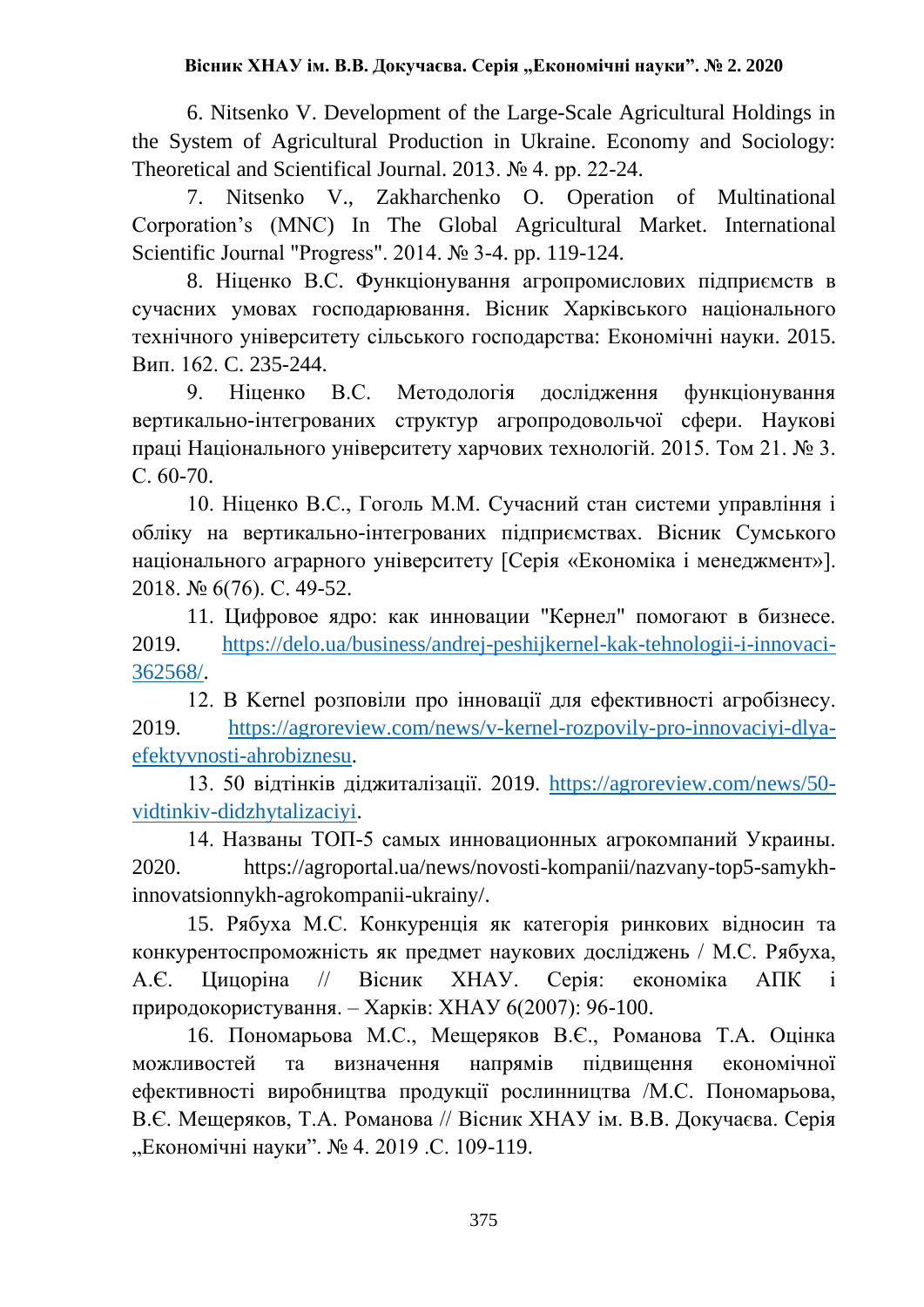#### Вісник ХНАУ ім. В.В. Докучаєва. Серія "Економічні науки". № 2. 2020

17. Пономарьова М.С. Особливості управління в галузі рослинництва в умовах ринкових перетворень / М.С. Пономарьова, А.С. Фесенко // Міжнародна науково-практичній конференції фундаментальні та прикладні проблеми підприємницької діяльності в аграрному секторі. -Х.: 23 – 24 квітня 2015 р. С. 65-68. 338 с.

18. Судомир C.М. Формування результативної системи управління ризиками соціально-економічних систем // Вісник ХНАУ ім. В.В. Докучаєва. Серія "Економічні науки"- 2018 - № 1. - С. 149.

19. Пономарьова М.С. Умови регулювання вертикально інтегрованих підприємницьких структур агробізнесу: макро-, мезо-, мікрорівні / М.С. Пономарьова, О.В. Аксьонова // Вісник ХНАУ. Серія «Економічні науки» : зб. наук. пр. / Харк. нац. аграр. ун-т ім. В.В. Докучаєва. – Харків : ХНАУ,  $2019. - N<sub>2</sub>3. - C. 391-401$ 

#### **References.**

1. Khodakivska O.V., Mohylnyi O.M. Agroholdings of Ukraine: agrarian policy and future challenges. Ekonomika APK. 2017. № 6. pp. 33-41.

2. Hutorov A.O. Ahrokholdynhy yak efektyvna forma kontsentratsii silskohospodarskoho vyrobnytstva. Ekonomika APK. 2011. № 3. pp. 102-107.

3. Dub B. Current status and trends of agricultural holdings' economic security in Ukraine. Agricultural and Resource Economics: International Scientific E-Journal. 2017.  $\mathcal{N}_2$  3(1). pp. 94-107. URL: [https://www.are](https://www.are-journal.com/are/article/view/87)[journal.com/are/article/view/87.](https://www.are-journal.com/are/article/view/87)

4. Cherevko H. Ahrokholdynhy yak novi orhanizatsiini formy krupno tovarnoho hospodariuvanni v ahrobiznesi Ukrainy. The agrarian economy. 2012. № 1-2. рр. 32- 39.

5. Dankevych A. Prerequisites and basic principles of development of agroholdings. Ekonomika APK. 2015. vol. 5. pp. 138-147.

6. Nitsenko V. Development of the Large-Scale Agricultural Holdings in the System of Agricultural Production in Ukraine. Economy and Sociology: Theoretical and Scientifical Journal. 2013. № 4. pp. 22-24.

7. Nitsenko V., Zakharchenko O. Operation of Multinational Corporation's (MNC) In The Global Agricultural Market. International Scientific Journal "Progress". 2014. № 3-4. pp. 119-124.

8. Nitsenko V.S. The agricultural enterprises in the modern business environment. Visnyk Kharkivskoho natsionalnoho tekhnichnoho universytetu silskoho hospodarstva: Ekonomichni nauky. 2015. Vyp. 162. S. 235-244.

9. Nitsenko V.S. RESEARCH METHODS OF FUNCTIONING OF VERTICALLY INTEGRATED STRUCTURES OF AGROFOOD SPHERE. Scientific Works of NUFT. 2015. Vol. 21. Is. 4. pp. 60-70.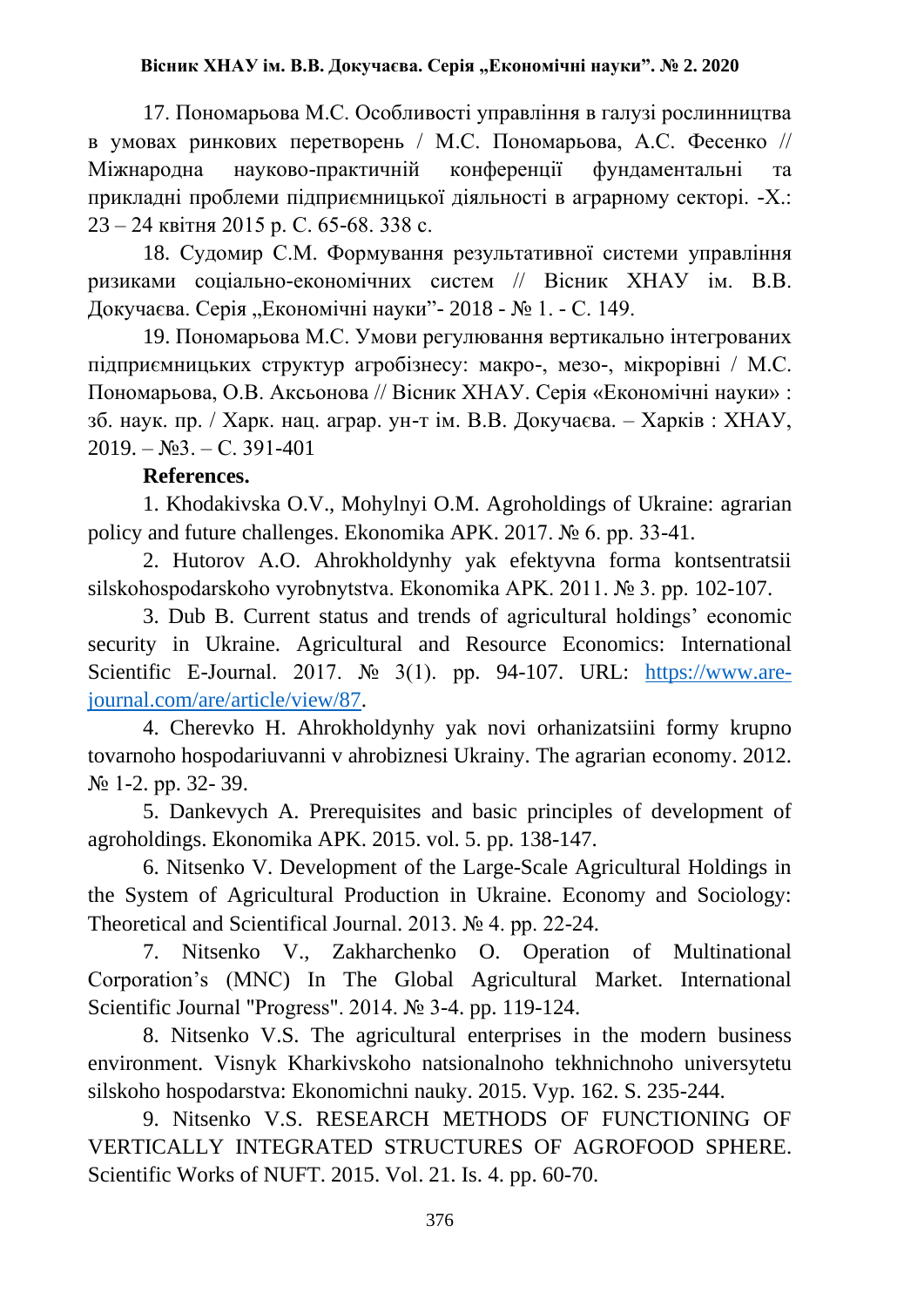#### Вісник ХНАУ ім. В.В. Докучаєва. Серія "Економічні науки". № 2. 2020

10. Nitsenko V.S., Gogol M.M. Modern state of control system and account on the apeak-integrated enterprises. Visnyk Sumskoho natsionalnoho ahrarnoho universytetu [Seriia «Ekonomika i menedzhment»]. 2018. № 6(76). S. 49-52.

11. Digital Core: How Kernel Innovations Help Business. December 24, 2019. [https://delo.ua/business/andrej-peshijkernel-kak-tehnologii-i-innovaci-](https://delo.ua/business/andrej-peshijkernel-kak-tehnologii-i-innovaci-362568/)[362568/.](https://delo.ua/business/andrej-peshijkernel-kak-tehnologii-i-innovaci-362568/)

12. Kernel talked about innovations for agribusiness efficiency. March 25, 2019. [https://agroreview.com/news/v-kernel-rozpovily-pro-innovaciyi-dlya](https://agroreview.com/news/v-kernel-rozpovily-pro-innovaciyi-dlya-efektyvnosti-ahrobiznesu)[efektyvnosti-ahrobiznesu.](https://agroreview.com/news/v-kernel-rozpovily-pro-innovaciyi-dlya-efektyvnosti-ahrobiznesu)

13. 50 shades of digitalization. February 22, 2019. [https://agroreview.com/news/50-vidtinkiv-didzhytalizaciyi.](https://agroreview.com/news/50-vidtinkiv-didzhytalizaciyi)

14. The TOP-5 most innovative agricultural companies in Ukraine have been named. January 9, 2020. https://agroportal.ua/news/novostikompanii/nazvany-top5-samykh-innovatsionnykh-agrokompanii-ukrainy/.

15. Ryabykha M.S. Competition as a category of market relations and competitiveness as a subject of scientific research / M.S. Ryabykha, А.Є. Tsitsorina // Bulletin of KhNAU. Series: economics of agro-industrial complex and nature management. - Kharkiv: KhNAU 6 (2007): 96-100.

16. Ponomarova M.S., Meshcheryakov V.E., Romanova T.A. Estimation of possibilities and definition of directions of increase of economic efficiency of production of crop production / M.S. Ponomarova, V.Ye. Meshcheryakov, T.A. Romanov // Bulletin of KhNAU. V.V. Dokuchaeva. Economic Sciences Series. № 4. 2019 .С. 109-119.

17. Ponomarova M.S. Features of management in the field of crop production in terms of market transformations / M.S. Ponomarova, A.S. Fesenko // International scientific-practical conference fundamental and applied problems of entrepreneurial activity in the agricultural sector. -H .: April 23 - 24, 2015, pp. 65-68. 338 s.

18. Sudomir S.M. Formation of an effective risk management system of socio-economic systems // Bulletin of KhNAU. V.V. Dokuchaeva. Series "Economic Sciences" - 2018 - № 1. - P. 149.

19. Ponomarova M.S. Conditions of regulation of vertically integrated business structures of agribusiness: macro-, meso-, micro-levels / М.S. Ponomarova, O.V. Aksonova // Bulletin of KhNAU. Series "Economic Sciences": Coll. Science. pr./Hark. nat. agrarian. Univ. V.V. Dokuchaeva. - Kharkiv: KhNAU, 2019. - №3. - P. 391-401